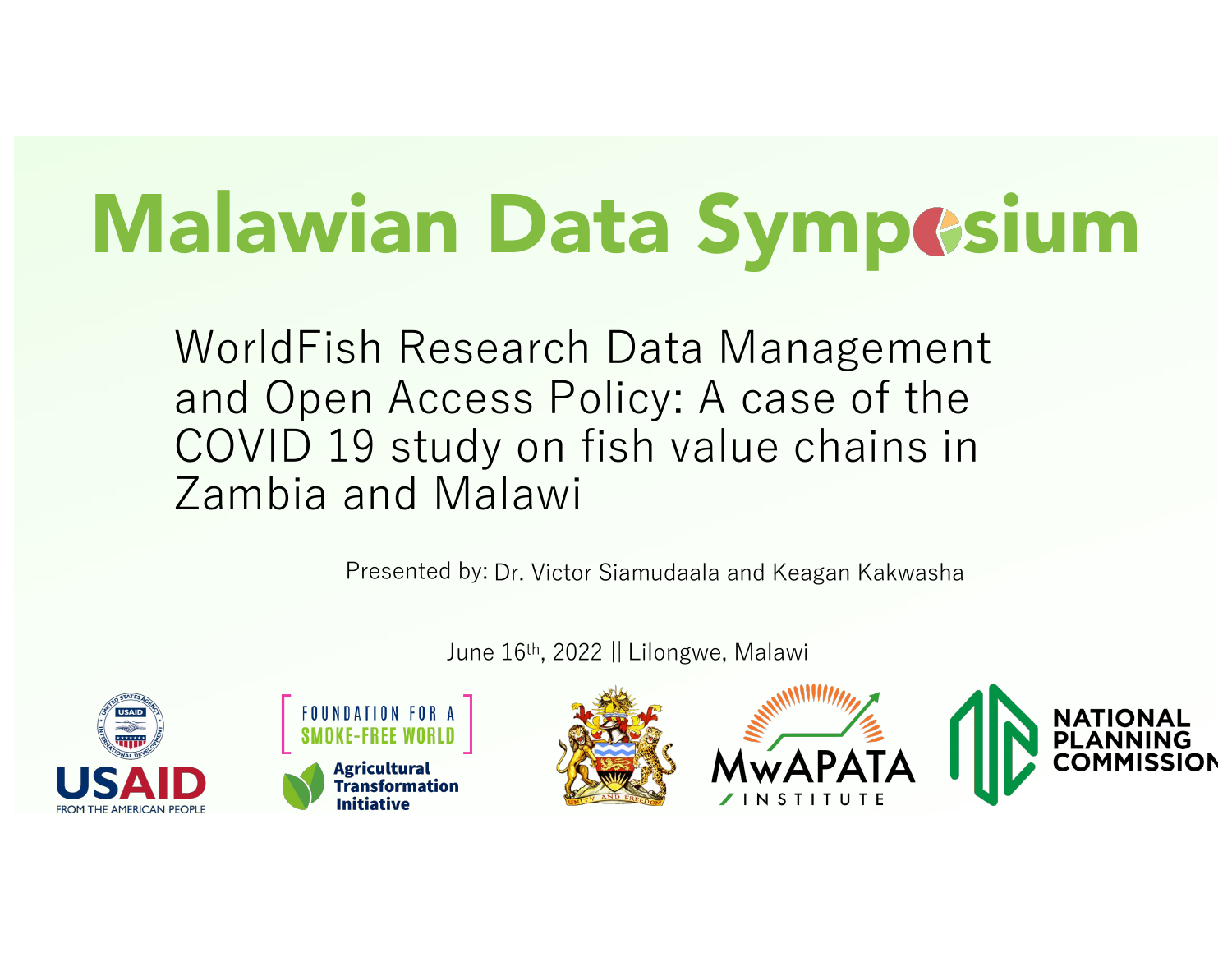#### Gendered Predictors of the Impact of Covid-19 on Cross-Border Fish Trade in Zambia and Malawi

- **Motivation:** to understand the gendered determinants of the impact of COVID 19 among rural small scale cross border traders
- **Represented population** Cross border fish traders at Luangwa border in Zambia and at Lake Chirwa in Malawi

1

- **Units of observation** individual cross border fish traders
- **Dates of data collection:** November 2021 using a semi structured questionnaire administered in Kobo toolbox

**Partners**: LUANAR and DOF Malawi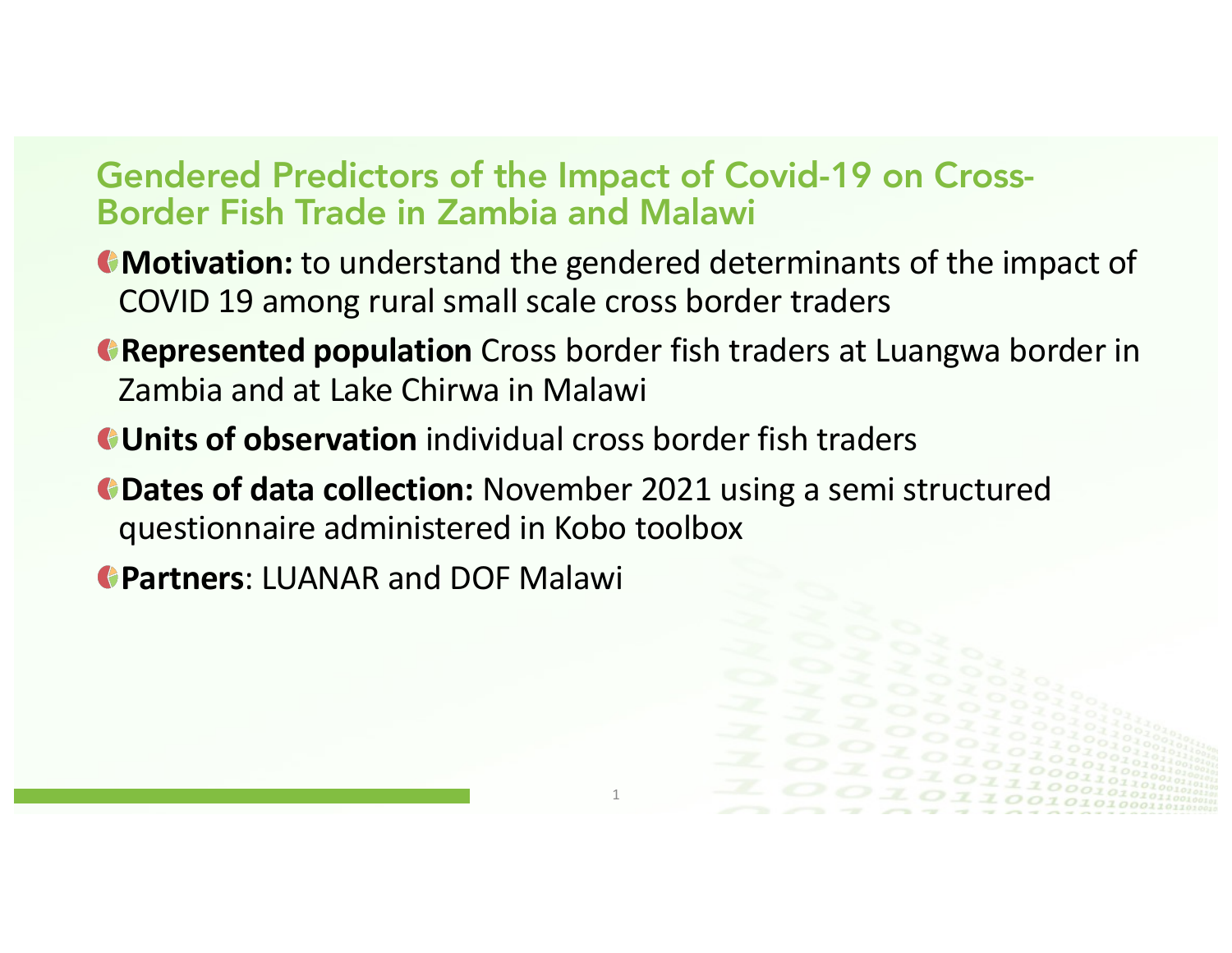#### How to access data and research findings

- WorldFish regards the results of its research as international public goods, and it has policy that provides guidelines on data management
- The policy provides a standard guide for collecting, storing, securing, describing, sharing, and publishing research data
- This policy applies to all WorldFish staff, visiting scientists, consultants and students
- **Data Management.** Data Management Plans are prepared at project deign stage to ensure that there is sufficient budgetary allocation for data management.
- **Openness.** Anonymizing any Personally identifiable information (PII)

2

**Repositories.** Stable, permanent, internet-accessible Open Access repositories is utilized